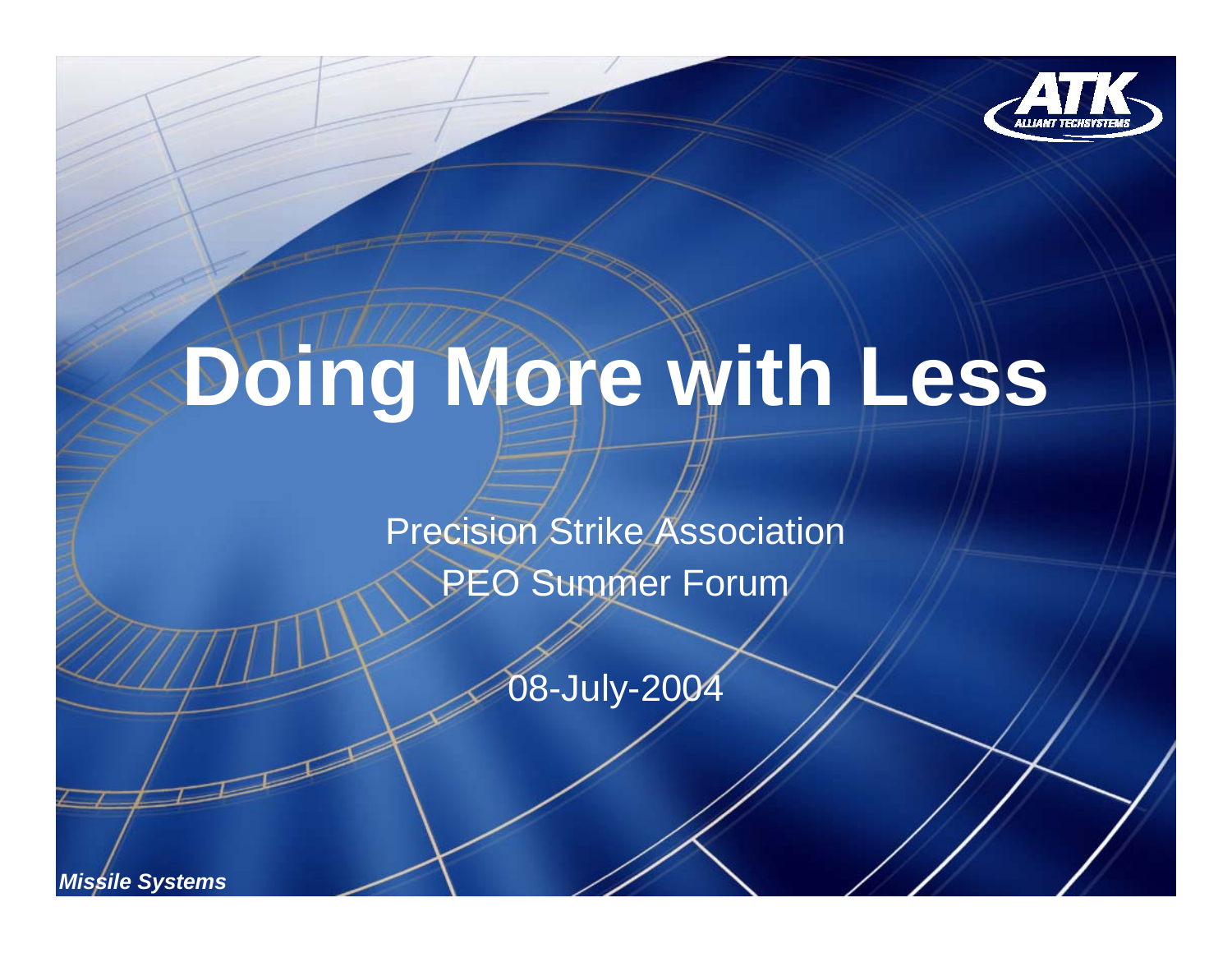### **The Objective**



#### *Affordable*

*Providing the "Edge" Requires More than Just Providing the "Edge" Requires More than Just Integrating Different Technologies Together Integrating Different Technologies Together*

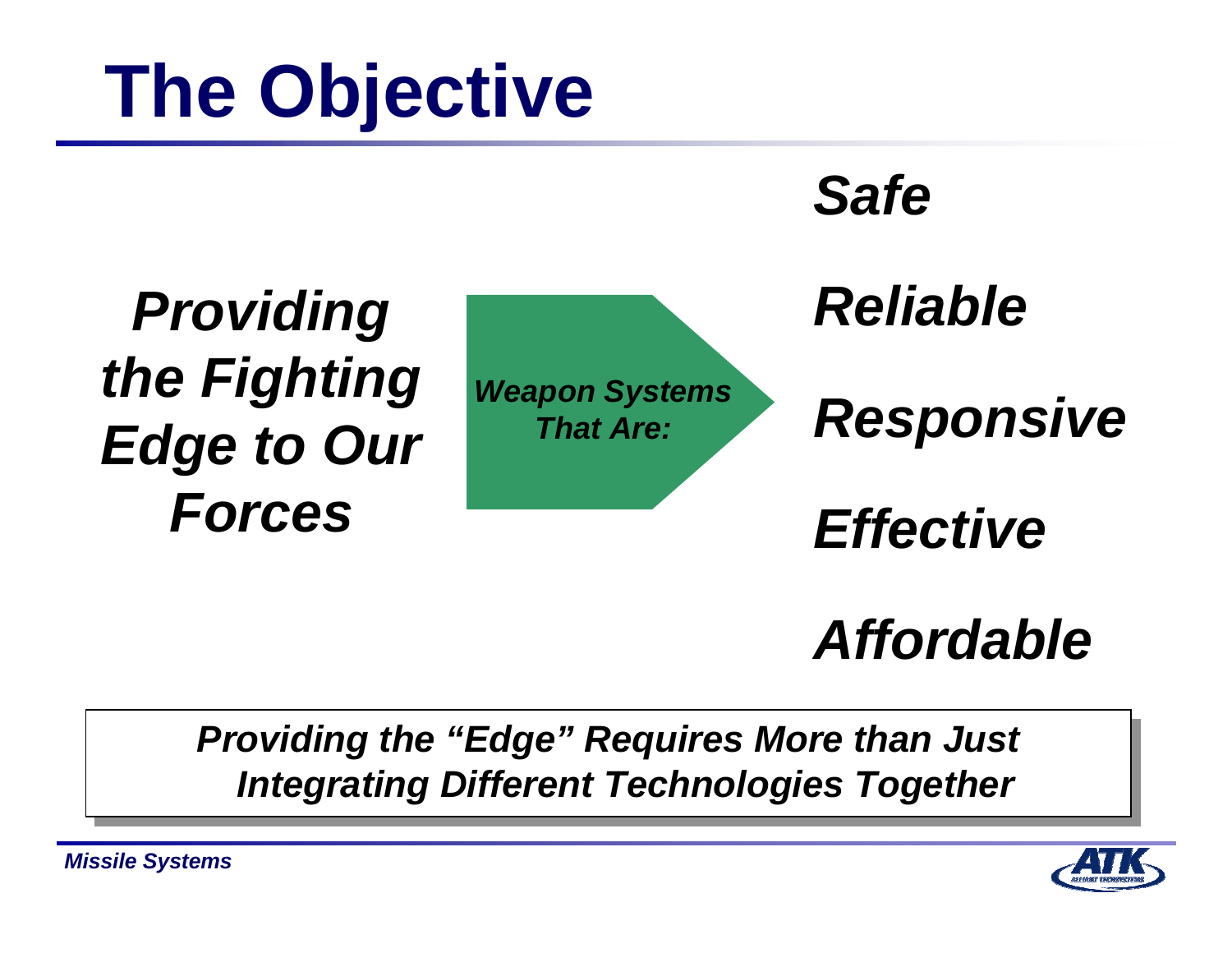## **Safety**

- Manufacturing
- Handling, transportation and storage
- Training
- Safety footprints
- Safe and arm
- Insensitive munitions
- De-Mil and disposal

### *The Weapon System Cannot Compromise The Weapon System Cannot Compromise Personnel Safety Personnel Safety*

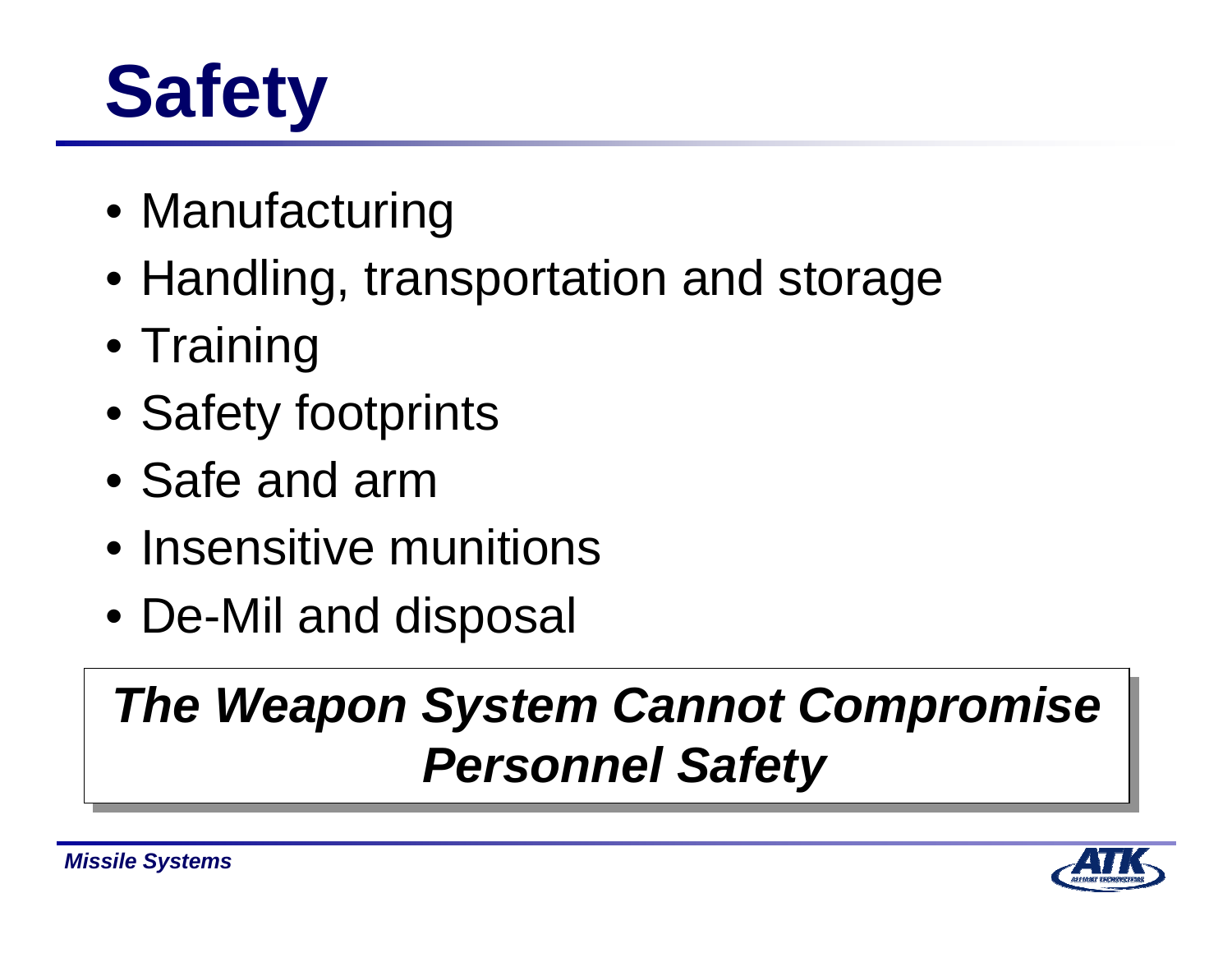### **Reliable**

- Wooden round (MTBF, MTTR, etc.)
	- Reducing complexity, the number of components and the number of moving parts
- Designed to work in the operational environments
	- $\bullet$  Environmental, physical, E $^3$ , etc.
	- Transportation, handling, storage
	- Loading, launch, in-flight, etc.
- Designed to be affordably produced
	- Sufficient margins to accommodate material, fabrication, assembly and testing tolerances

#### *Always Available and Works Every Time Always Available and Works Every Time*

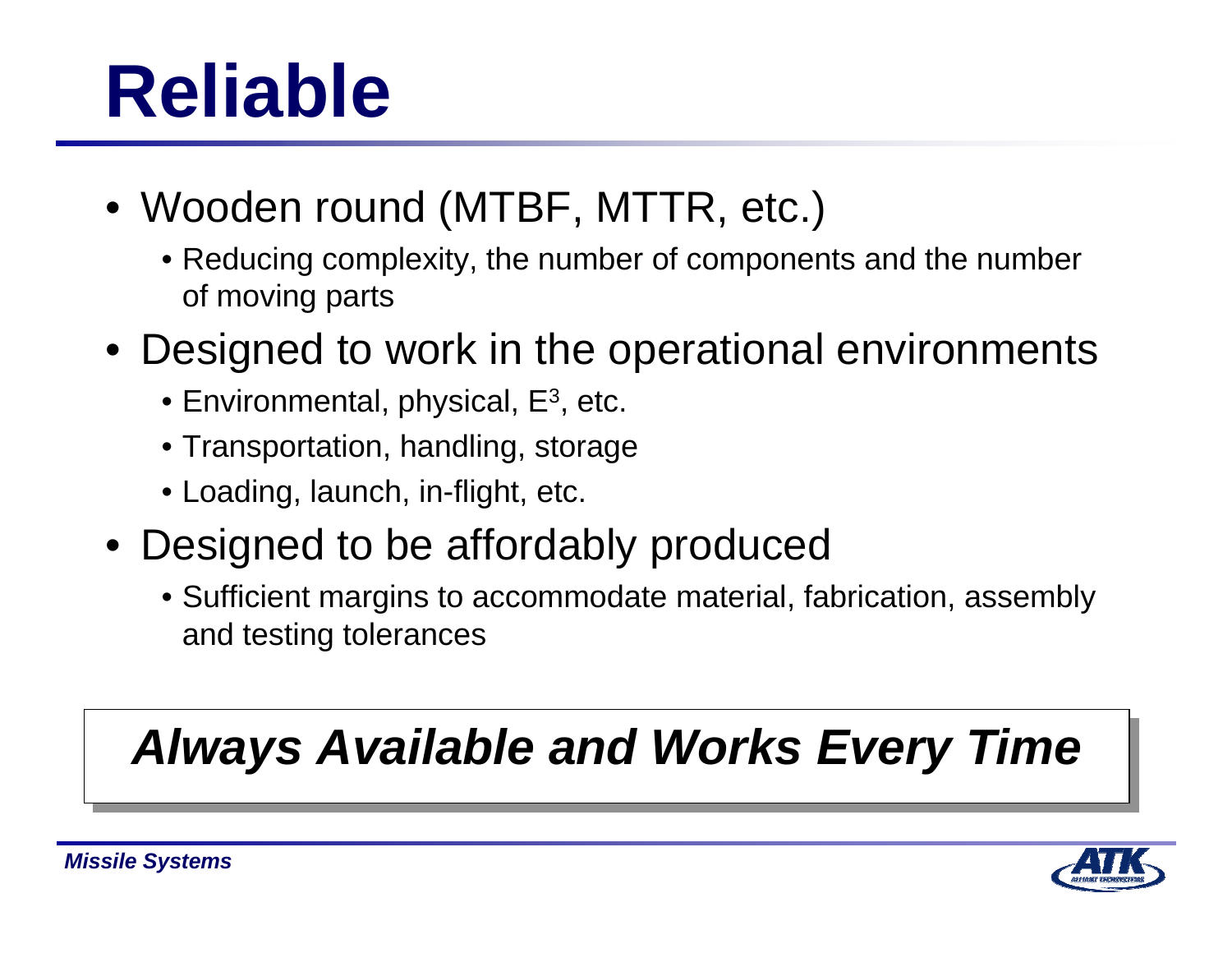### **Responsive**

- Available in the numbers required
- Easy and quick to deploy and use
- No time of day or weather constraints
- Shortest possible time-of-flight

#### *Time is Critical to Our Forces Time is Critical to Our Forces*

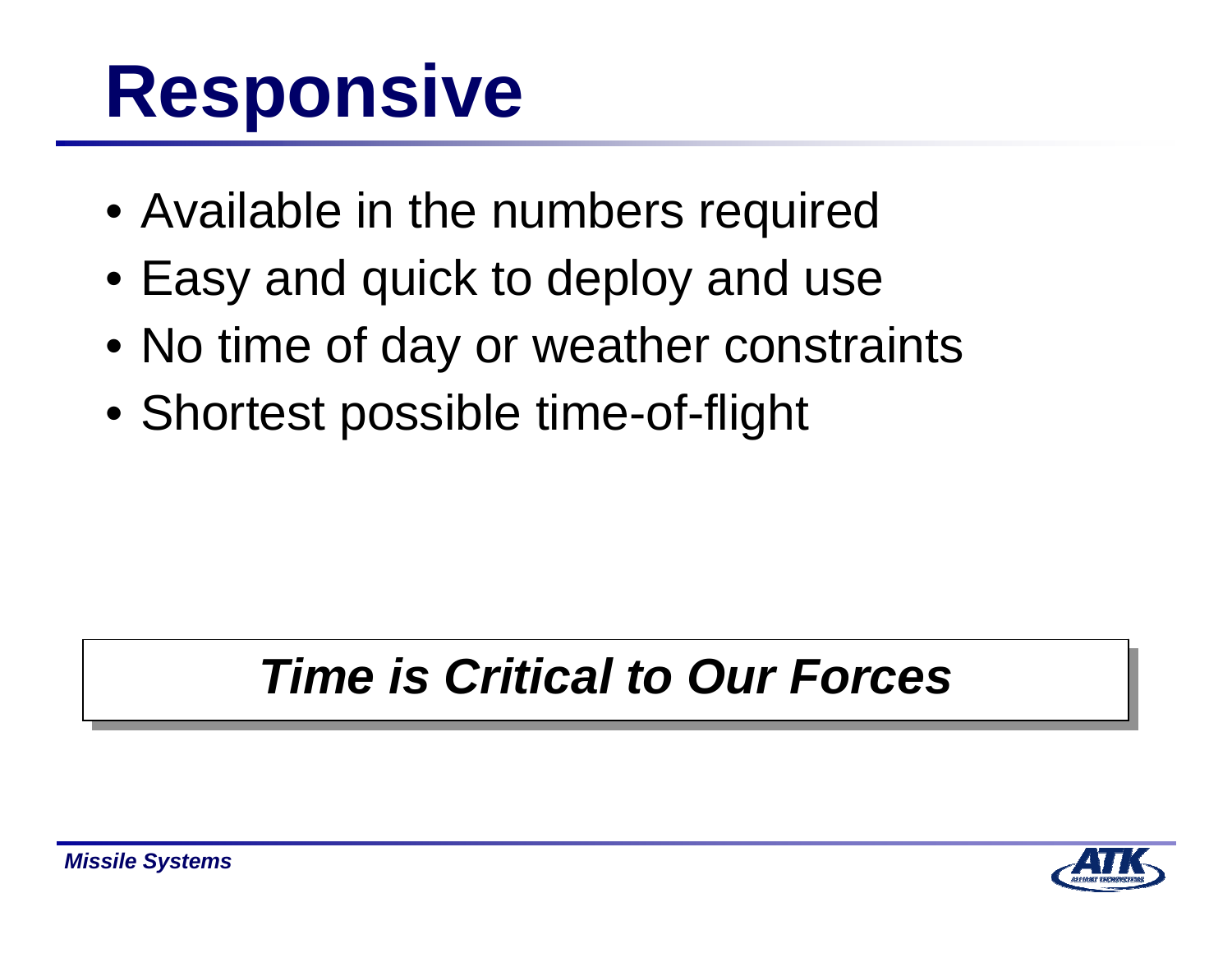### **Effective**

- Stand-off to increase survivability
- Accurate delivery for increased effectiveness and reduced collateral damage
- Immune to countermeasures
- Lethal

### *Precisely Delivering the Desired Impact Precisely Delivering the Desired Impact from Outside Harms Way from Outside Harms Way*

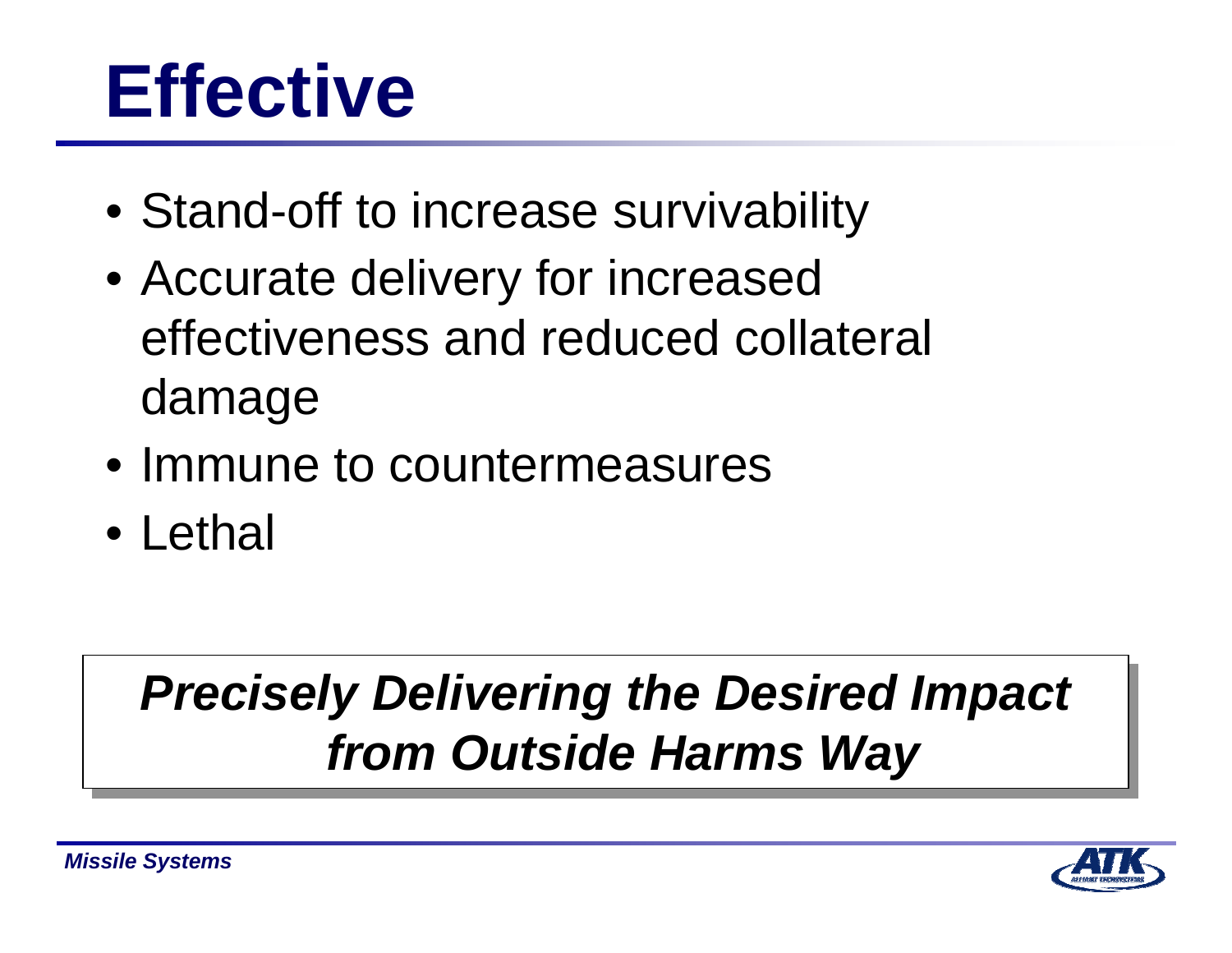### **Affordable**

- Matching technical maturity, time and risk to deliver the capability within the available funding
- Designed to be affordably produced
	- Sufficient margins to accommodate material, fabrication, assembly and testing tolerances
- Attacking unit production cost drivers
	- Reducing the number of parts
	- Using less expensive parts
	- Reducing the number of manufacturing steps and processes
	- Using less expensive manufacturing processes

#### *Reducing Total Ownership Cost Starts at the Reducing Total Ownership Cost Starts at the Beginning of the Program Beginning of the Program*

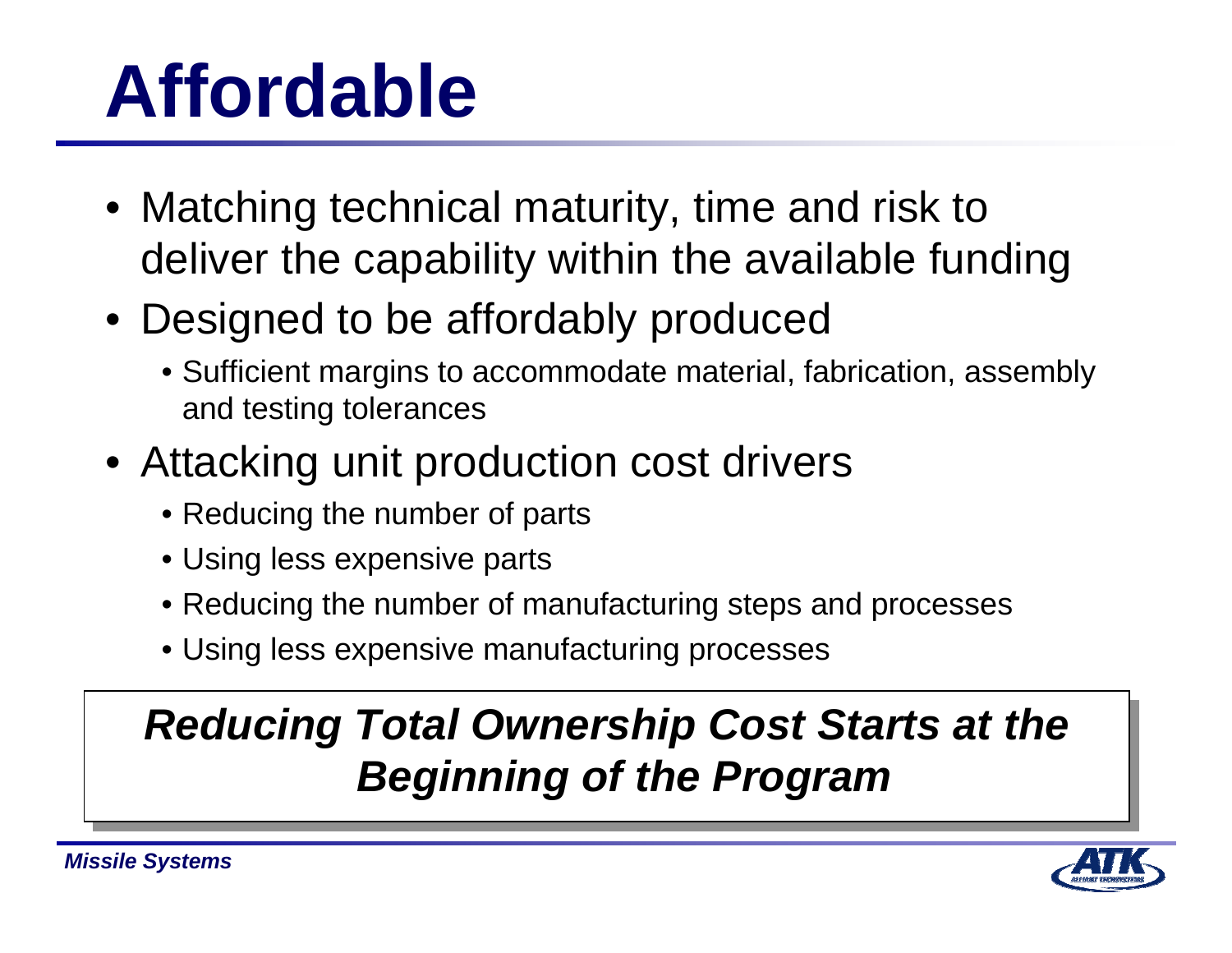### **Disciplined Processes**



*Missile Systems*